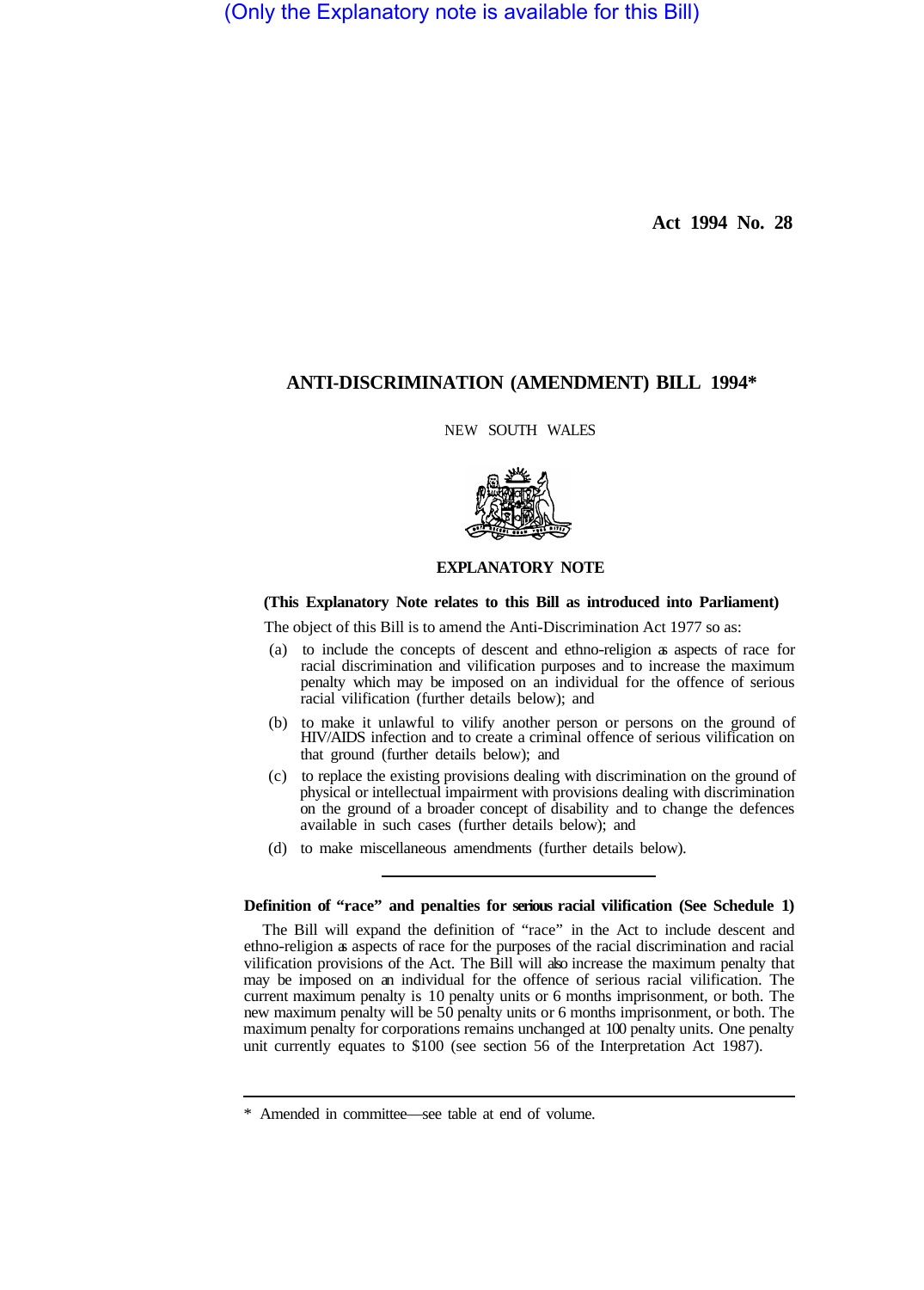*Anti-Discrimination (Amendment) I994 [Act 1994 No. 28]* 

Certain other amendments made by Schedule 4 to the Bill also affect the racial discrimination and vilification provisions of the Act, in particular the amendments made by Schedule 4 (26) enable a complaint of racial vilification or discrimination to be made on behalf of a person by a representative body that has a genuine concern about the conduct complained of.

## **HIV/AIDS vilification (See Schedule 2)**

The Bill will insert provisions that make it unlawful for a person to publicly incite hatred towards or serious contempt for a person or group of persons on the ground of HIV/AIDS infection (or presumed HIV/AIDS infection).

Vilification of this kind (unless it is serious as explained Below) will not be a criminal offence but can be the subject of a complaint to the Equal Opportunity Tribunal under the Act. The Tribunal can make orders for compensation of up to \$40,000 and orders for preventing future breaches and redressing past breaches.

Serious vilification (vilification that involves the threat of or the incitement of a threat of physical harm towards persons or their property) is made a criminal offence punishable by a penalty of up to 50 penalty units or imprisonment for 6 months (or both) in the case of an individual and 100 penalty units in the case of a corporation. The consent of the Attorney General is required before a prosecution can be taken for serious vilification.

The new provisions parallel the existing provisions sf the Act dealing with racial vilification except that public incitement to severe ridicule will not constitute vilification under the new provisions and religious discussion and instruction will be added to the list of conduct that does not constitute unlawful conduct under the new provisions.

## **Discrimination on the ground of disability (See Schedule 3)**

The Bill replaces the existing separate Parts of the Act dealing with discrimination on the ground of physical or intellectual impairment with a new Part dealing with discrimination on the ground of disability and containing a broad definition of disability.

The new Part includes all that is currently covered by the existing Parts, with the following variations:

- the new definition of disability will cover all forms of disability and make it unnecessary to categorise a disability as either physical or intellectual;
- the presence of an organism (such as HIV) causing or capable of causing illness is specifically included as a form of disability;
- it will be unlawful to discriminate on the ground of past, future or presumed disability (in addition to actual existing disability as at present);
- existing defences (which permit discrimination in situations where for example the disabled person would require additional services or facilities that could not reasonably be expected to be provided) are replaced with defences based on the concept of the unjustifiable hardship that would be caused by having to accommodate a person's disability (to bring the defences into line with the defences provided for by the Disability Discrimination Act 1992 of the Commonwealth);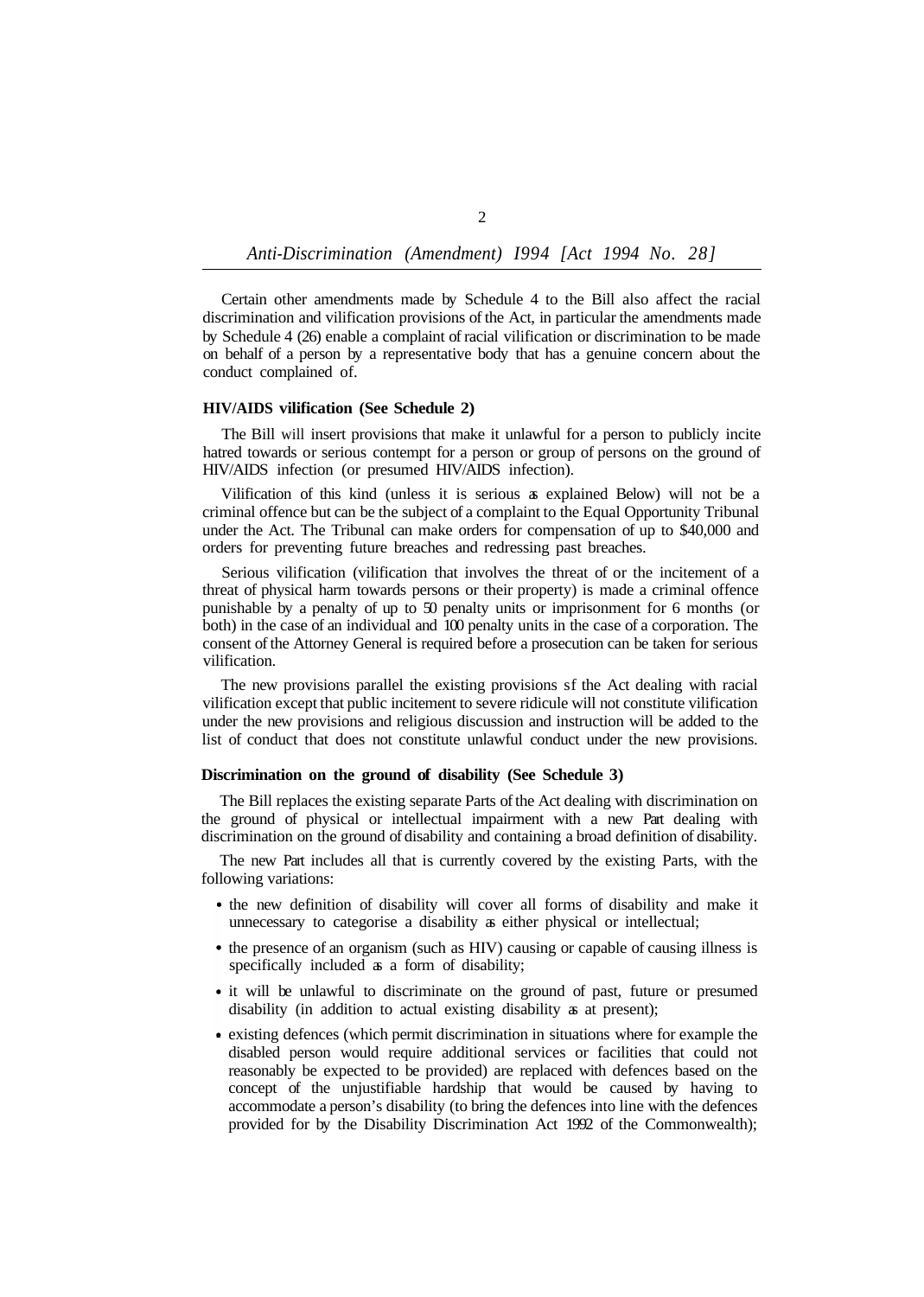*Anti-Discrimination (Amendment) 1994 [Act 1994 No. 28]* 

- existing defences which permit discrimination in sport are brought into line with the defences provided for by the Disability Discrimination Act 1992 of the Commonwealth so that there will be a defence generally where a person's disability would prevent the person taking part in a sporting activity and so as not to prevent sporting events for the disabled;
- an existing defence which permits discrimination by a registered club in the services it provides to members on the basis of unjustifiable hardship in accommodating a person's disability is extended to the services provided by industrial organisations and educational authorities;
- an existing defence that applies to provisions in superannuation schemes is limited so that it will only apply when the discrimination is reasonable based on statistical or actuarial data or is reasonable having regard to other relevant factors when no such data is available;
- a new defence is added for discrimination in cases of infectious disease where the discrimination is reasonably necessary to protect public health.

#### **Miscellaneous amendments (See Schedules 4 and 5)**

The Act will be amended a follows:

- (a) to update the definition of "trade union" in the Act (See Schedule 4 (1) and  $(2)$ (c));
- (b) to update the definition of "registered club" in the Act (See Schedule 4 (2) (b));
- to make it clear that references in the Act to homosexuality include references to female (as well as male) homosexuality (See Schedule  $4$  (2) (a));
- (d) to provide that when discrimination occurs on more than one ground, the relevant ground of discrimination for the purposes of the Act is whichever is the dominant ground of discrimination (See Schedule 4  $(3)$ );
- $(e)$  to extend the definitions in the Act of discriminatory conduct  $\infty$  that it will be unlawful to discriminate against a person on the basis of a characteristic of a relative or associate of the person (See Schedule 4  $(2)$   $(a)$ ,  $(4)$ ,  $(5)$ ,  $(8)$ ,  $(9)$ , (10), (13), (14), (17), (18));
- to make it unlawful for members of local councils to discriminate against  $(f)$ fellow councillors on any of the grounds of discrimination to which the Act applies (See Schedule 4 (6), (11), (15), (19));
- $(g)$ to change the existing race discrimination exemption for special needs facilities and services so that it will accord with the principles applicable to the proposed provisions for exempting special needs programs in other areas of discrimination referred to in  $(s)$  below (See Schedule 4 (7));
- to limit the existing defences that apply for sex and marital status discrimination provisions in superannuation schemes so that they will only apply when the discrimination is reasonable based on statistical or actuarial data or is reasonable having regard to other relevant factors when no such data is available (See Schedule  $4(12)$ );
- to expand an existing provision of the Act concerning discrimination on the ground of marital status in respect of the provision of services to include discrimination in the provision of goods, for consistency with other grounds of discrimination under the Act (See Schedule 4 (16));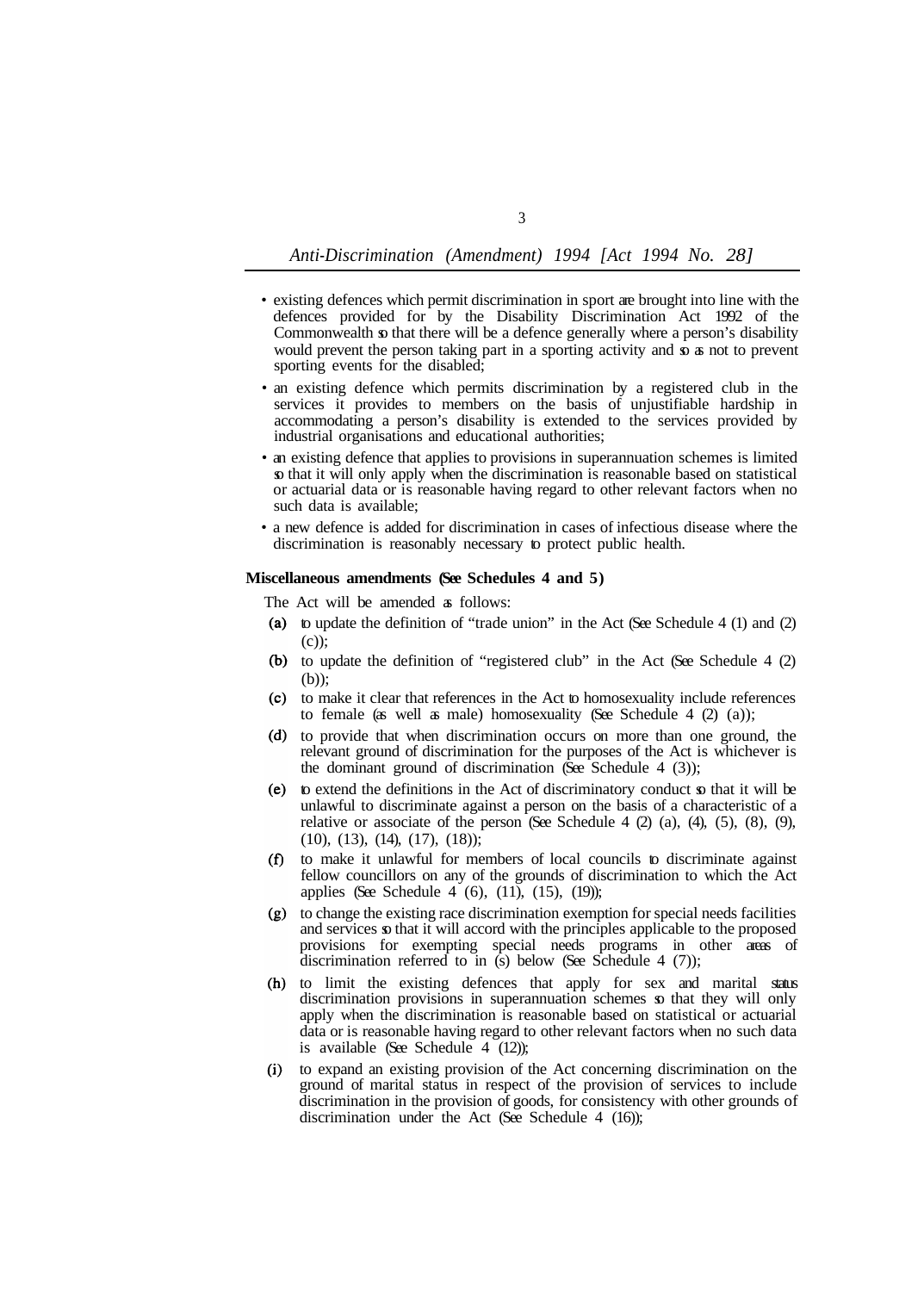## *Anti-Discrimination (Amendment) 1994 [Act 1994 No. 28]*

- (j) to amend various sections of the Act which create offences so as to provide a separate and higher maximum penalty (\$5,000) for corporations and to increase (from \$500 to \$1,000) the maximum penalty for the offence of failing to attend conciliation proceedings when committed by an individual (See Schedule 4 (20), (29), (31), (32), (35), (36));
- (k) to clarify the operation of provisions dealing with the liability of persons who cause, induce or permit a contravention of the Act and the liability of employers and principals for the actions of their employees and agents (See Schedule 4  $(21)$ ;
- (l) to remove the current exemption in the Act for things done in compliance with industrial orders, awards and agreements but with the amendments not applying to current orders, awards and agreements until 12 months after the commencement of the amendments (See Schedule 4 (22) and proposed clause 7 of the provisions to be inserted by Schedule 4  $(39)$ ;
- (m) to extend the general exemption in the Act that applies to practices of a religious nature to include acts of a religious nature (See Schedule 4 (23));
- (n) to re-write the current exemption in the Act for institutions providing housing accommodation and ancillary services for aged persons which restrict admission on the basis of class, type, sex, race or age so as to provide an exemption for restrictions on the basis of race, sex and marital status, and to remove the requirement that those institutions must also provide ancillary services to qualify for the exemption (See Schedule 4  $(24)$ );
- representative body that has a genuine concern about the conduct complained of, but only if the aggrieved person consents to the complaint being made on his or her behalf (See Schedule 4 (26) (a)—proposed section 88 (1A)–(1C)); (o) to enable a complaint of discrimination to be made on behalf of a person by a
- (p) to enable a complaint of discrimination to be made on behalf of a person under 18 years of age, or who has a disability of any kind, by another person with the aggrieved person's consent (not just on behalf of an intellectually handicapped person as at present) (See Schedule 4 (26) (a)—proposed section 88 (2) and  $(2A)$  and Schedule 4 (26) (c)—proposed section 88 (2C));
- (q) to make it clear that a complaint under the Act can be formally dismissed or the complainant removed from the complaint if the complainant does not wish to proceed with the complaint (See Schedule 4  $(28)$ ,  $(33)$ );
- (r) to provide that a person who is joined as a complainant or respondent to a complaint is considered to be a complainant or respondent to remove any doubt that such a person can be the subject of an order of the Equal Opportunity Tribunal (See Schedule 4 (30));
- (s) to provide for the exemption of "special needs" programs and activities that promote equality of opportunity for groups protected by the Act (except in relation to racial discrimination, for which exemption is already available under section 21) (See Schedule 4 (37));
- (t) to enact consequential savings and transitional provisions (See Schedule 4 (38),  $(39)$ ;
- (u) to make consequential amendments (See Schedule  $4(25)$ ,  $(26)$  (b),  $(27)$ ,  $(34)$ );
- (v) to make the language of the Act gender neutral (See Schedule 5).